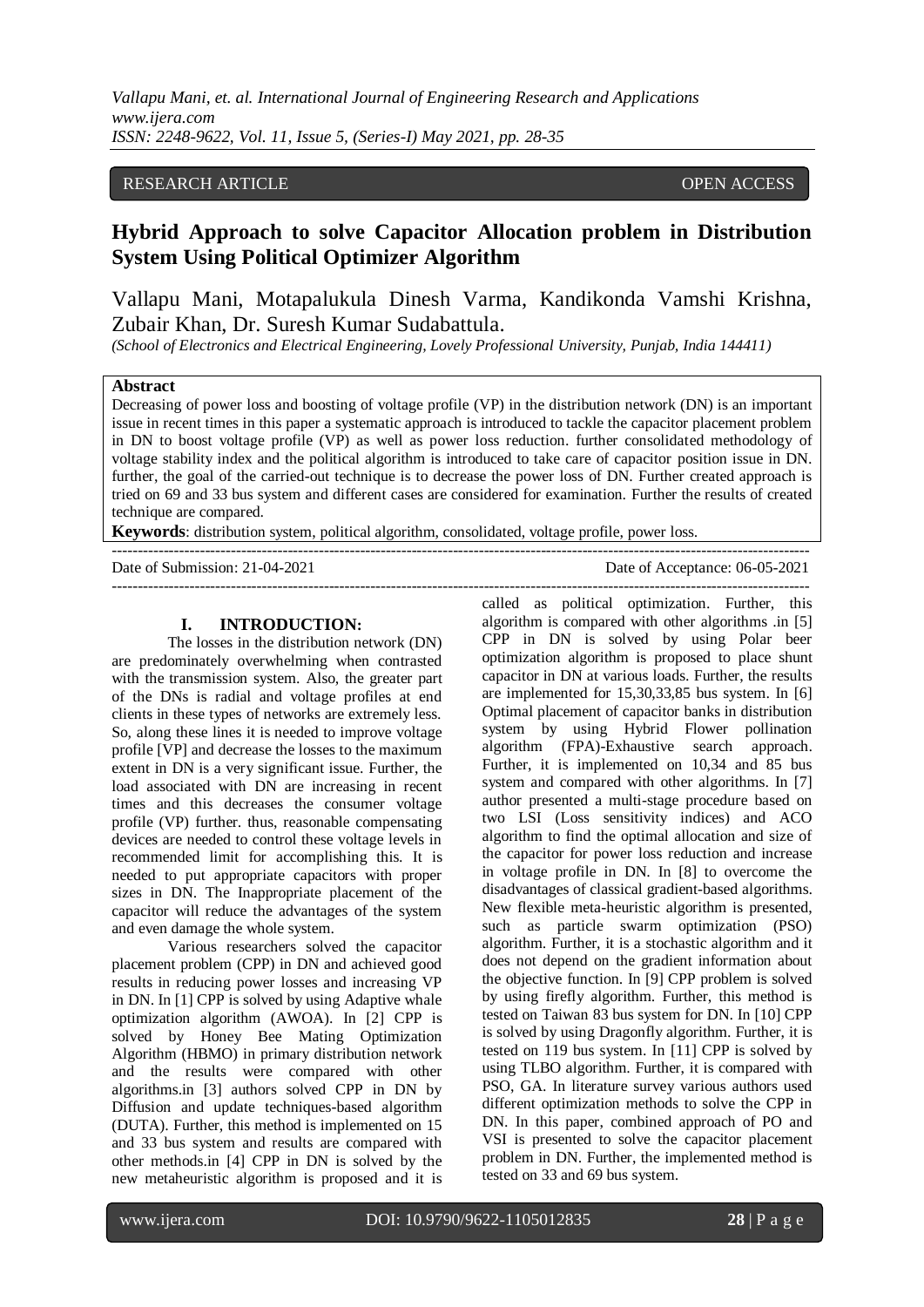*Vallapu Mani, et. al. International Journal of Engineering Research and Applications www.ijera.com ISSN: 2248-9622, Vol. 11, Issue 5, (Series-I) May 2021, pp. 28-35*

The article is mainly divided into the following sections. In section 2 problem formulation and objective function are explained. In section 3 VSI for CPP is explained. In section 4 algorithm steps to solve the capacitor allocation problem are explained. In section 5 results and discussions are explained. In the last section conclusion of the article is presented.

#### **II. PROBLEM FORMULATION: 2.1 Load flow analysis**

Generally, analysis of load flow is significant to evaluate the exhibition of the power system, especially how much current is passing throughout the circuit, voltage level, and power flow calculations. Further, the most regularly utilized LF methods are the gauss seidel technique, NR, and decoupled method however these methods are not given proper data because DN calculation thus distribution load flow is utilized for computing power flows in a circuit.

#### **2.2 objective**

The principal focus of this paper is to place capacitors suitably and minimize the power loss and enhance the voltage profile of DN to a considerable extent.

2.2.1 Power loss minimization

$$
Powerloss = \sum_{x=1}^{ya} |I_x|^2 R_{x} \quad (1)
$$

#### **2.2.2 Constraints:**

Voltage limits

$$
|V_{\min}|\leq |V_m| \leq |V_{\max}|
$$
  
Power balance:  

$$
P_{ss} = \sum_{x=2}^{y} P_x + \sum_{y=1}^{nz} P_{loss}(x, x+1) -
$$

$$
\sum_{y=1}^{n z r} P_{cap,x}
$$

 (3) Reactive power:

$$
\sum_{u=1}^{N_c} Q_{c,u} \le 1.0 \sum_{u=1}^{n} Q_{L}^{(4)}
$$

## **III. VOLTAGE STABILITY INDEX (VSI) FOR OPTIMAL CAPACITOR PLACEMENT PROBLEM (CPP)**

Voltage breakdown is a huge issue in RDN. Further, the buses with the insignificant opinion of the VSI are a proper decision for placing capacitors. So, utilizing this index estimate weak buses and place capacitors at these buses. Further, the formulae for VSI are determined by

$$
VSI_{l} = |V_{m}|^{4} - 4[P_{l}r_{lm} + Q_{l}x_{lm}]|V_{m}|^{2} - 4[P_{l}x_{lm} - Q_{l}r_{lm}]^{2}
$$
\n(5)

The VSI for 33 bus systems in the base case is represented in Fig.1.1 and the buses with the least values of VSI are considered as the best for placement of the capacitors.



The VSI for 69 bus system in the base case is represented in Fig.1.2 and the buses with the least values of VSI are considered as best for placement of capacitors.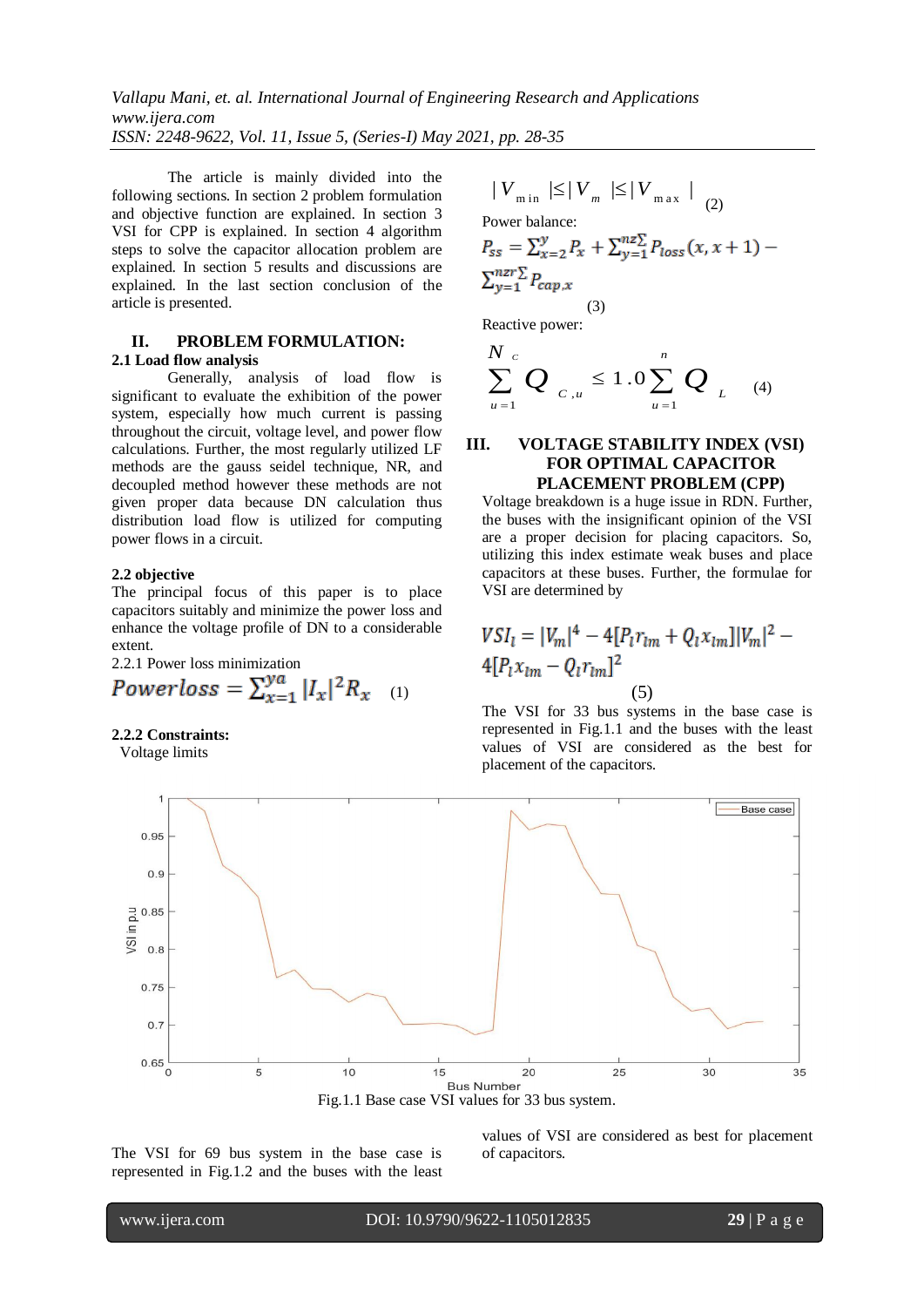

Fig.1.2 Base case VSI values for 69 bus system.

# IV. **POLITICAL OPTIMIZER ALGORITHM (POA**)

Political optimizer (PO) is created by Qamar askarithe. Political optimizer is a mathematical mapping of all major phases of politics and they are given in [4]. In this article, it is used to find the best sizes of capacitors. Before these locations are find out by the VSI.

4.1 Algorithmic steps to solve capacitor allocation problem.

S1: Collect the test system data.

S2: Read bus and line data.

S3: Develop DLF.

S4: Run DLF.

S5: Calculate the base case values of power loss and VSI.

S6: Identify the weak buses by VSI.

S7: Given as input to PO.

S8: Rank the Sizes of capacitors.

S9: Calculate the power loss for given capacitor sizes.

S10: Repeat the same process for up to maximum iterations.

S11: Print the results.

S12: Stop the procedure.

### **V. RESULTS AND DISCUSSION:**

The developed strategy is executed in MATLAB. The test system considered for implementation is 33 and 69 bus. Further, the active power loss without placement of capacitor for 33 and 69 buses are 202.66kw and 225.95kw. VP for 33 and 69 bus without placement of capacitor are 0.9131 p. u and 0.9090 p. u. Next identified the weak buses using VSI. The best buses for placement of capacitors for 33 bus systems are 16,17,30 and 69 buses are 26,60,63. Three cases are considered for the analysis and the same is tabulated in Table 1 and Table 2.

Base case Case 1: 1 Capacitor Case 2: 2 Capacitors Case 3: 3 Capacitor

## **5.1 IEEE 33 Bus system**

In case 1 when the capacitor is connected at 16 bus the power loss is minimized to 181.62 kW and the minimum voltage profile (VP) is improved to 0.9419 p.u.

Further, in case 2 two capacitors are placed at 16 bus and 17 bus, and the power loss is reduced to 181.25 kW and the voltage profile VP is enhanced to 0.9426 p.u. So, the percentage loss reduction is improved to 10.56 as compared with the base case. Next in case 3 three capacitors are considered and placed at bus numbers 16,17 and 30. The power loss, in this case, is reduced to 141.048 kW and voltage profile VP is enhanced to 0.9445 p.u. Finally, in overall comparison point of view, the percentage loss reduction in case 3 is 30.40 as compared to base case so power loss is decreased if the number of capacitors placed at best locations is increased but a greater number of capacitors is placed at suitable locations again increases the power loss so optimal number of capacitors at desired locations minimizes the losses to a considerable extent. Finally, voltage profile VP comparison for the base case and cases 1,2, and 3 are illustrated in Fig 1.1 and fig 1.2. It is observed that voltage profile VP at all buses is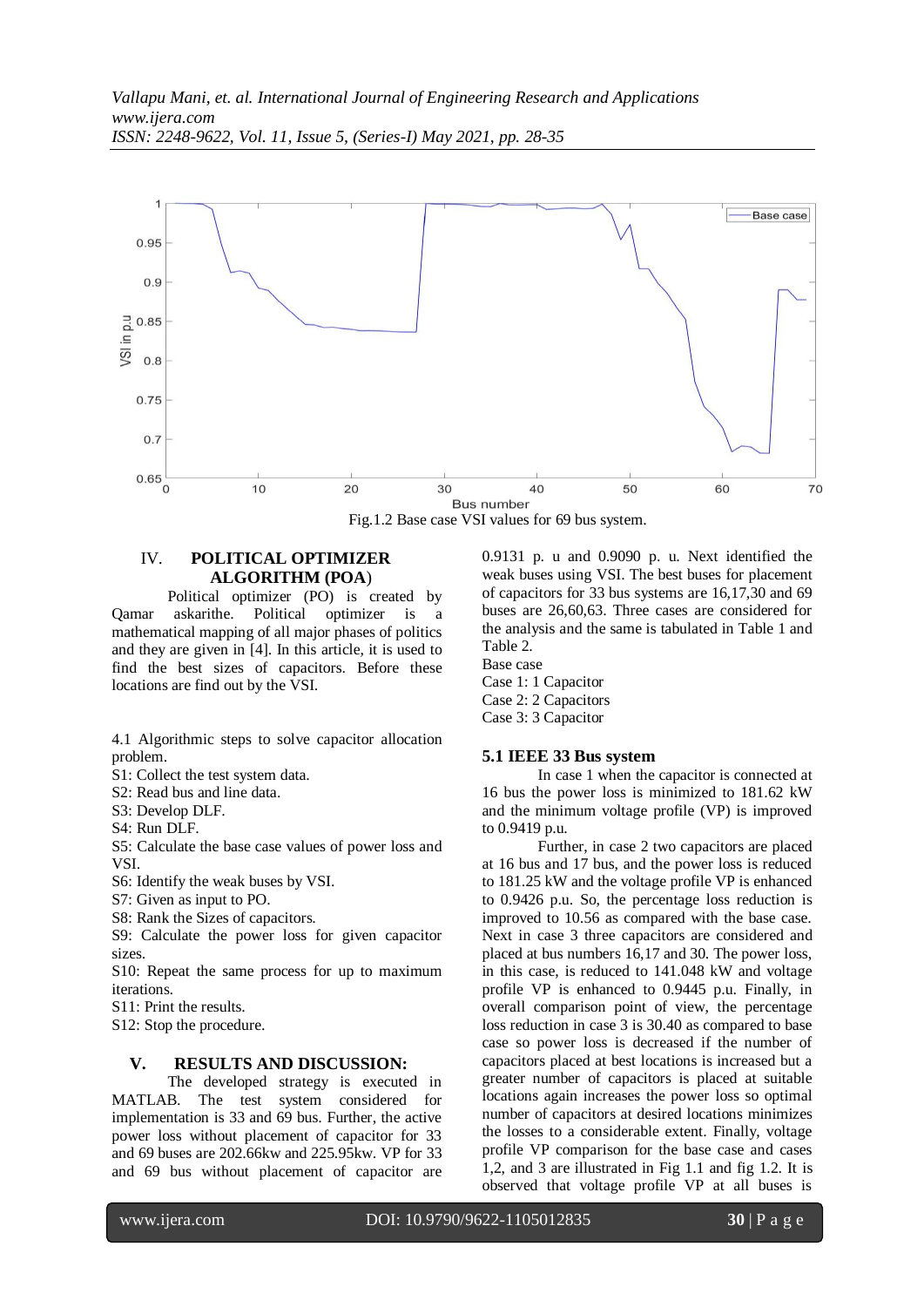improved after placing of capacitor in suitable positions.

| umo vin vasts       |           |         |                   |           |  |  |
|---------------------|-----------|---------|-------------------|-----------|--|--|
| Particul            | Base      | Case 1  | Case 2            | Case 3    |  |  |
| ars                 | case      |         |                   |           |  |  |
| <b>Best</b>         | NA.       | 16(519. | 16                | 16        |  |  |
| location            |           | 9030)   | (480.522)         | (210.137) |  |  |
| $(size \text{ in }$ |           |         |                   | 17        |  |  |
| kvar)               |           |         | 17(38.63)         | (116.679) |  |  |
|                     |           |         | $\left( 0\right)$ | 31        |  |  |
|                     |           |         |                   | (968.183) |  |  |
| Power               | 202.      | 181.628 | 181.259           | 141.048   |  |  |
| loss                | 66        |         |                   |           |  |  |
| (kW)                |           |         |                   |           |  |  |
| % Loss              | <b>NA</b> | 10.37   | 10.56             | 30.40     |  |  |
| reductio            |           |         |                   |           |  |  |
| n                   |           |         |                   |           |  |  |
| $V_{min}$           | 0.91      | 0.9419  | 0.9426            | 0.9445    |  |  |
| (p.u)               | 31        |         |                   |           |  |  |

**Table 1:** Simulation results of 33 bus system for different cases

## **5.2 IEEE 69 Bus system**

In case 1 when the capacitor is placed at 26 bus the power loss is minimized to 215.007 kW and the minimum voltage profile VP is improved to 0.9104 p. u further, in case 2 two capacitors are connected at 26 bus and 60 bus and the power loss is reduced to 147.57 kW and the voltage profile VP is enhanced to 0.9306 p.u. So, percentage loss reduction is improved to 34.12 as compared to base case. Next in case 3 three capacitors are considered and placed at bus numbers 26,60 and 63 the power loss, in this case, is reduced to 147.237kw and voltage profile VP is enhanced to 0.9314 p.u. Finally, in overall comparison point of view, the percentage loss reduction in case 3 is 34.57 as

compared to base case so power loss is decreased if the number of capacitors placed at best locations is increased but a greater number of capacitors is placed at suitable locations again increases the power loss so optimal number of capacitors at desired locations minimizes the losses to a considerable extent. Finally, voltage profile VP comparison for the base case and cases 1,2, and 3 are illustrated in Fig 2.1 and Fig 2.2. It is observed that voltage profile VP at all buses is improved after placing capacitors in suitable positions.

Table 1: Simulation results of 33 bus system for

| different cases |           |         |                |                   |  |  |  |
|-----------------|-----------|---------|----------------|-------------------|--|--|--|
| Particu         | Base      | Case 1  | Case 2         | Case 3            |  |  |  |
| lars            | case      |         |                |                   |  |  |  |
| <b>Best</b>     | NA        | 26(397. | 26             | 26                |  |  |  |
| locatio         |           | 610)    | (268.504)      | (271.69)          |  |  |  |
| n               |           |         | 60(1.2886e)    | $\left( 0\right)$ |  |  |  |
| (size in        |           |         | $^{\wedge}03)$ | 60                |  |  |  |
| kvar)           |           |         |                | (1.079e)          |  |  |  |
|                 |           |         |                | $^{\wedge}03)$    |  |  |  |
|                 |           |         |                | 63                |  |  |  |
|                 |           |         |                | (209.46)          |  |  |  |
|                 |           |         |                | 3)                |  |  |  |
| Power           | 225.0     | 215.00  | 147.573        | 147.237           |  |  |  |
| loss            | 01        | 7       |                |                   |  |  |  |
| (kW)            |           |         |                |                   |  |  |  |
| $%$ Loss        | <b>NA</b> | 4.442   | 34.412         | 34.57             |  |  |  |
| reducti         |           |         |                |                   |  |  |  |
| on              |           |         |                |                   |  |  |  |
| $V_{min}$       | 0.909     | 0.9104  | 0.9306         | 0.9314            |  |  |  |
| (p.u)           | 0         |         |                |                   |  |  |  |

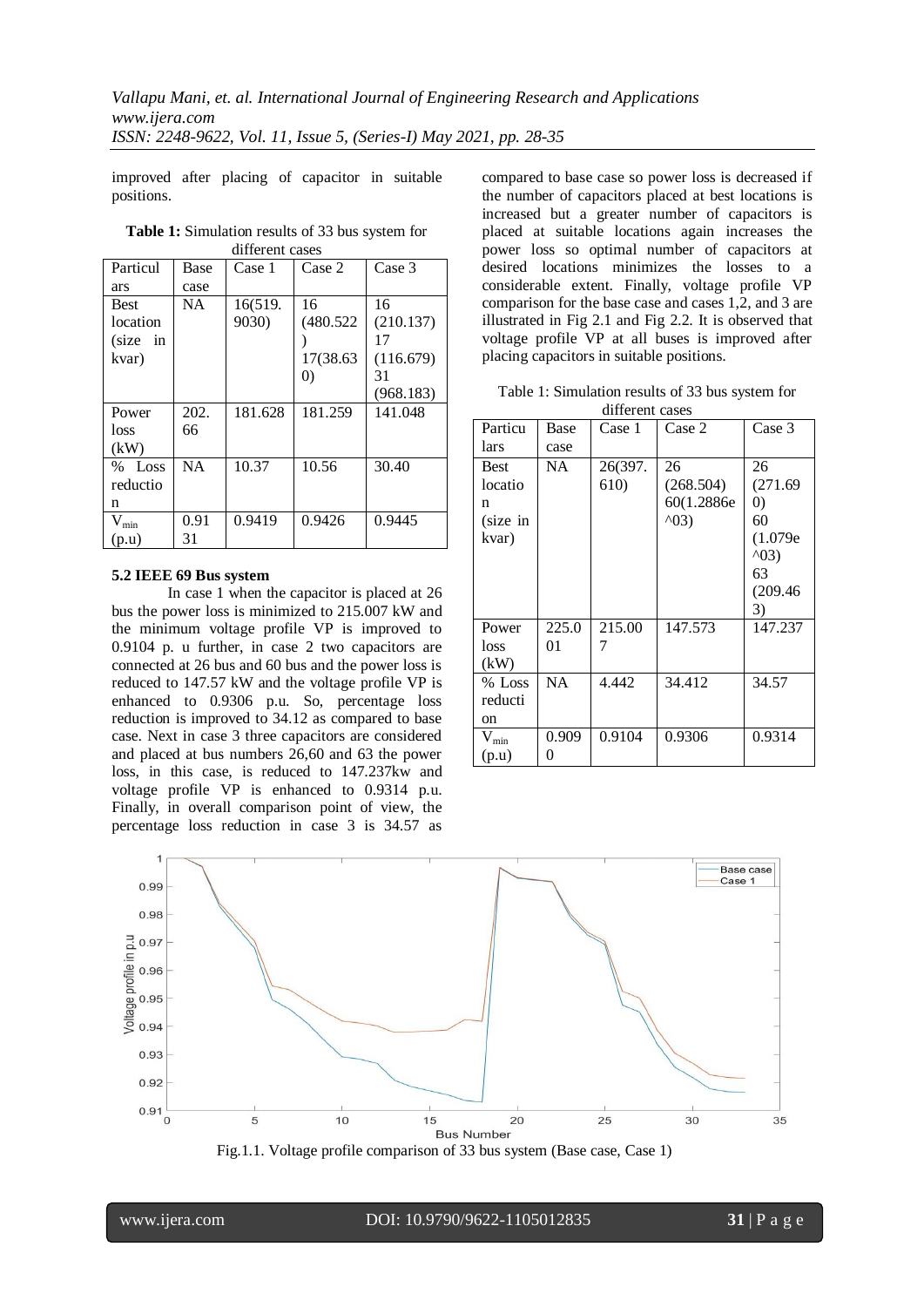

Fig.1.2 Voltage profile comparison of 33 bus system (Base case, Case 2, Case 3)

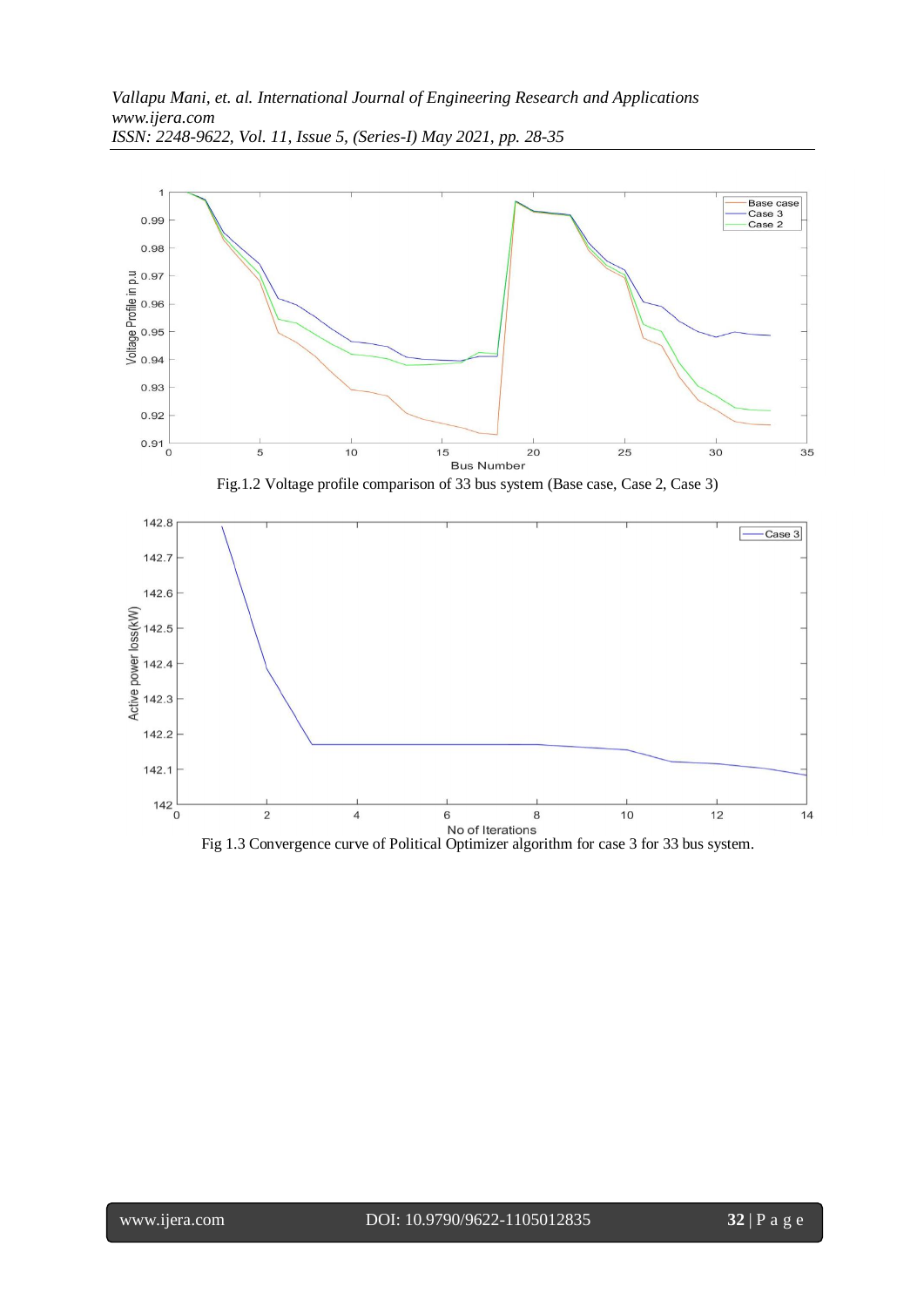

Fig.2.2 Voltage profile comparison of 69 bus system (Base case, Case 3)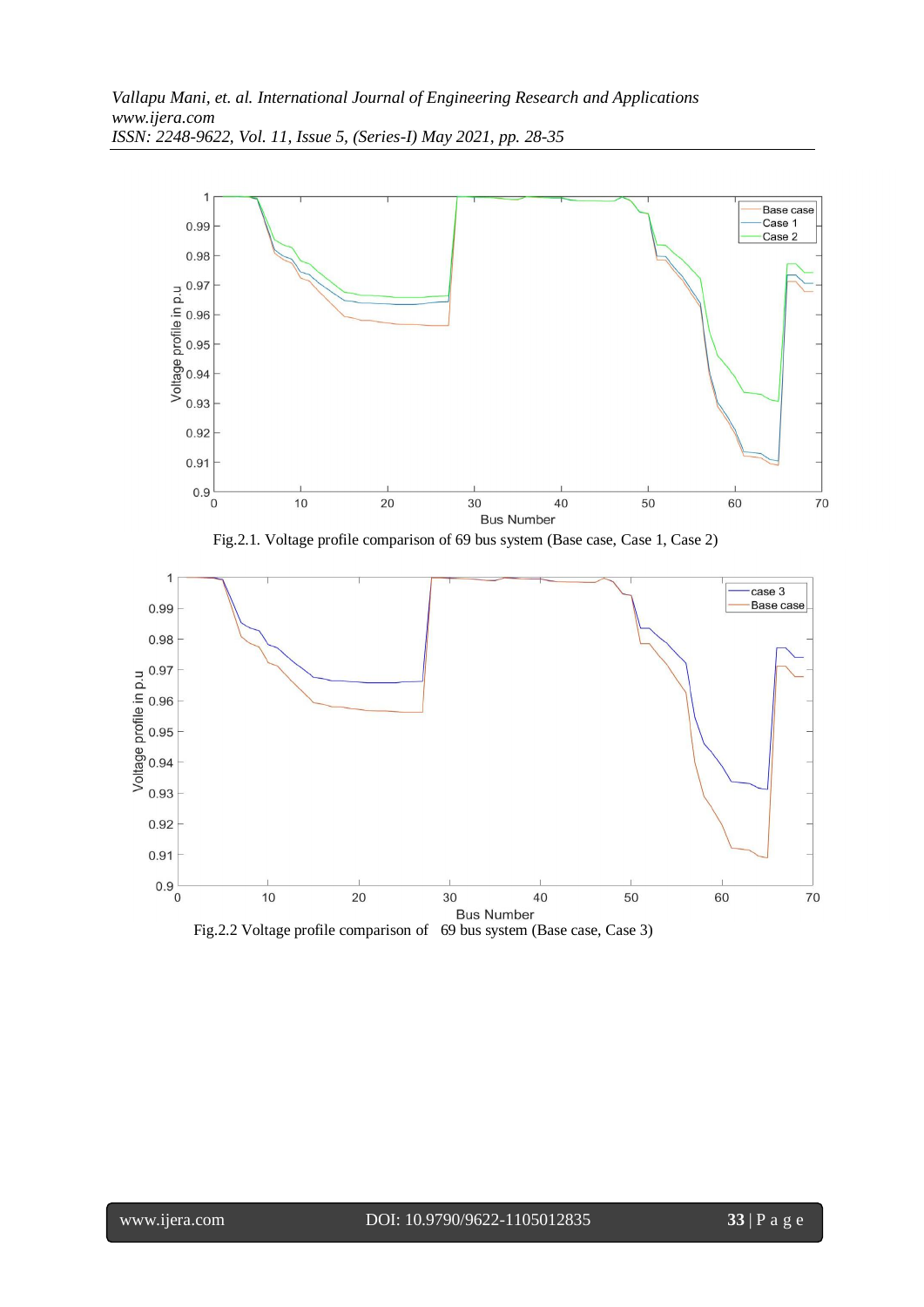

Fig 2.3 Convergence curve of Political Optimizer algorithm for case 3 for 69 bus system.

### **VI. CONCLUSION**

This paper presents a hybrid approach dependent on VSI and a political optimizer algorithm to settle CPP in DN. Also, practical 33 and 69 bus systems are considered for the analysis. Further, various cases are viewed for example position of a single capacitor and multiple capacitors and, study the performance. from obtained results, it is checked that placement of an ideal number of capacitors in appropriate locations with best sizes limits the DN losses to a reasonable extent. Additionally, voltage profile is improved in cases after CPP. at last, it tends to be concluded that placement of a greater number of capacitors in DN doesn't lessen the power losses to the maximum extent. The only suitable number of capacitors placed in appropriate locations with the best sizes reduces losses and improves the system's performance efficiency.

#### **REFERENCES**

- [1]. Babu, M.R., Kumar, C.V. & Anitha, S. "Simultaneous Reconfiguration and Optimal Capacitor Placement Using Adaptive Whale Optimization Algorithm for Radial Distribution System". J. Electr. Eng. Technol. Vol 16, pp.181–190 January 2021.
- [2]. M. H. Mehraban Jahromi, P. Dehghanian, M. R. Mousavi Khademi and M. Z. Jahromi, "Reactive Power Compensation and Power Loss Reduction using Optimal Capacitor Placement," 2021 IEEE Texas Power and Energy Conference (TPEC), pp. 1-6, April 2021.
- [3]. Thuan Thanh Nguyen, Phan Nguyen Vinh, Hung Duc Nguyen, Ly Huu Pham, Thang Trung Nguyen, "Optimizing location and size of capacitors for power loss reduction in radial distribution networks". TELKOMNIKA Telecommunication, Computing, Electronics and Control. Vol. 19, No.1, pp.293-300, February 2021.
- [4]. . Askari, Q., Younas, I., & Saeed, M. (2020). Political Optimizer: A novel socio-inspired meta-heuristic for global optimization, Elsevier, Knowledge-Based Systems 2020. Vol.195, Dec 2020.
- [5]. Saddique, M. W., Haroon, S. S., Amin, S., Bhatti, A. R., Sajjad, I. A., & Liaqat, R. (2020). "Optimal Placement and Sizing of Shunt Capacitors in Radial Distribution System Using Polar Bear Optimization Algorithm". Arabian Journal for Science and Engineering. vol 46, pp.873–899, feb.2021.
- [6]. José da Silva, D., Antonio Belati, E., & Werley Silva dos Angelos, E. (2020). "FPAES: A Hybrid Approach for the Optimal Placement and Sizing of Reactive Compensation in Distribution Grids". Energies, vol 13(23), pp. 6409. doi:10.3390/en13236409.
- [7]. Adel Ali Abou El-Ela, Ragab A. El-Sehiemy, Abdel-Mohsen Kinawy, Mohamed Taha Mouwafi. "Optimal capacitor placement in distribution systems for power loss reduction and voltage profile improvement". IET Generation, Transmission & Distribution, Vol 10, Issue 5, pp.1209- 1221, April 2016.